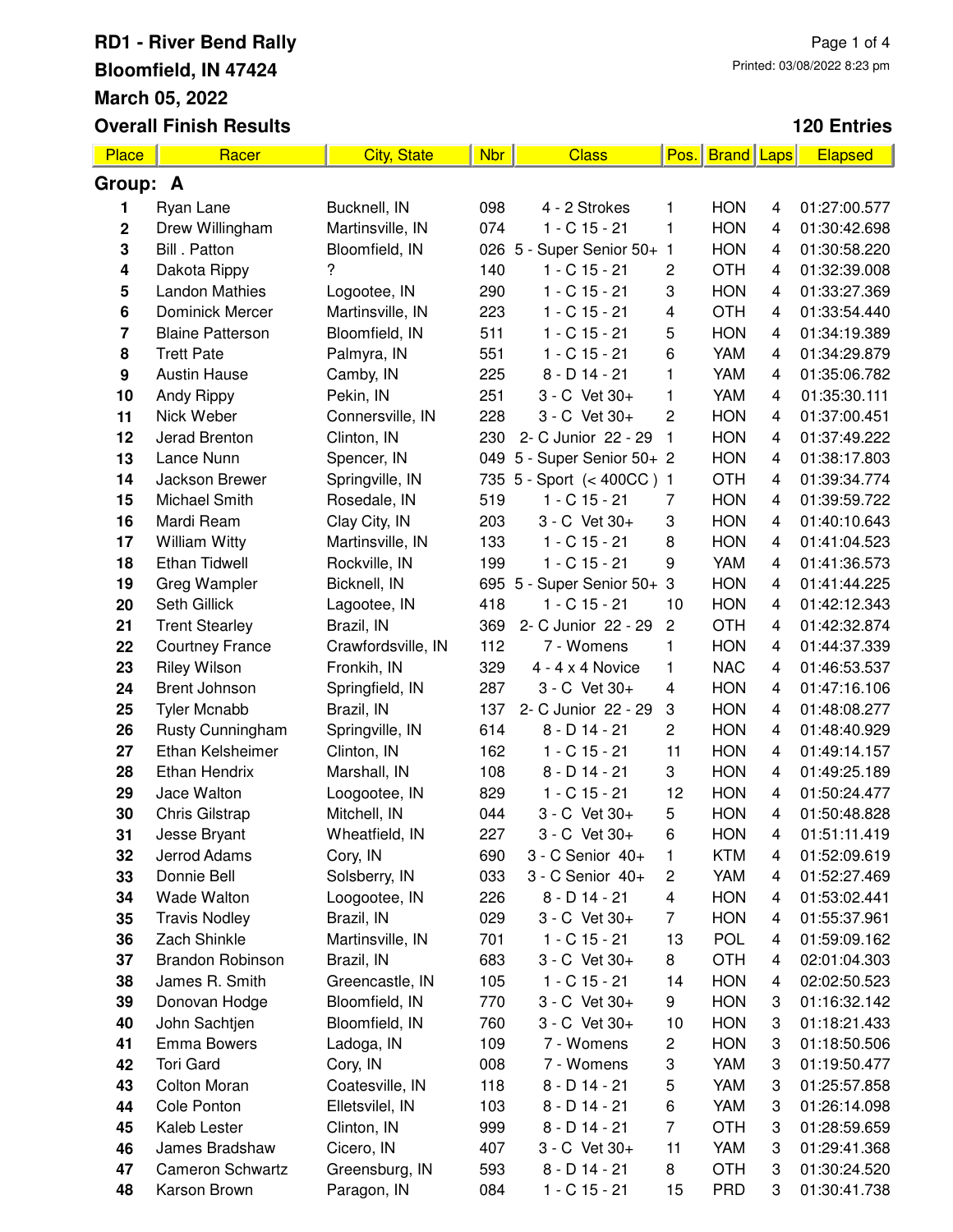| Place    | Racer                     | <b>City, State</b>   | <b>Nbr</b> | <b>Class</b>               | Pos.                    | <b>Brand</b> Laps |                         | <b>Elapsed</b> |
|----------|---------------------------|----------------------|------------|----------------------------|-------------------------|-------------------|-------------------------|----------------|
| Group: A |                           |                      |            |                            |                         |                   |                         |                |
| 49       | Jacob . Delattre          | West Terre Haute, IN | 123        | $1 - C$ 15 - 21            | 16                      | <b>HON</b>        | 3                       | 01:30:48.348   |
| 50       | Samantha White            | Crawfordsville, IN   | 627        | 7 - Womens                 | 4                       | YAM               | 3                       | 01:31:50.452   |
| 51       | Jordan Guidone            | Paragon, IN          | 188        | $1 - C$ 15 - 21            | 17                      | <b>YAM</b>        | 3                       | 01:31:52.198   |
| 52       | Zackery Clark             | Solsberry, IN        | 115        | $4 - 4 \times 4$ Novice    | 2                       | CAM               | 3                       | 01:31:54.700   |
| 53       | Jeremy Sullivan           | Monroe City, IN      | 205        | 3 - C Senior 40+           | 3                       | <b>HON</b>        | 3                       | 01:33:14.120   |
| 54       | Louis Roos                | Harrodsburf, KY      | 911        | 3 - C Vet 30+              | 12                      | <b>HON</b>        | 3                       | 01:34:04.420   |
| 55       | <b>Brandon Nicholson</b>  | Ellettsville, IN     | 041        | 5 - Sport $(< 400CC)$      | $\overline{c}$          | <b>HON</b>        | 3                       | 01:34:12.751   |
| 56       | Shane Cooper              | Terre Haute, IN      | 333        | 3 - C Vet 30+              | 13                      | <b>HON</b>        | 3                       | 01:35:40.281   |
| 57       | Dayton Allen              | Bloomington, IN      | 612        | $1 - C$ 15 - 21            | 18                      | <b>HON</b>        | 3                       | 01:37:24.071   |
| 58       | Savannah Price            | Terre Haute, IN      | 834        | 7 - Womens                 | 5                       | <b>HON</b>        | 3                       | 01:37:24.475   |
| 59       | Chelsie Haltom            | Quincy, IN           | 282        | 7 - Womens                 | 6                       | <b>HON</b>        | 3                       | 01:37:41.065   |
| 60       | Landon Harder             | Lagootee, IN         | 624        | $8 - D$ 14 - 21            | 9                       | <b>HON</b>        | 3                       | 01:37:54.373   |
| 61       | Jake Layer                | Brazil, IN           | 355        | $4 - 4 \times 4$ Novice    | 3                       | CAM               | 3                       | 01:38:07.423   |
| 62       | Lancha Smith              | Gosport, IN          |            | 052 5 - Super Senior 50+   | 4                       | <b>HON</b>        | 3                       | 01:38:08.953   |
| 63       | Logan Fultz               | Avon, IN             | 982        | $8 - D$ 14 - 21            | 10                      | <b>HON</b>        | 3                       | 01:42:09.536   |
| 64       | Jayce Monnett             | Coatesville, IN      | 313        | $1 - C$ 15 - 21            | 19                      | <b>HON</b>        | 3                       | 01:42:25.683   |
| 65       | Justin Bradshaw           | Cicero, IN           | 408        | $8 - D$ 14 - 21            | 11                      | <b>KAW</b>        | 3                       | 01:42:31.565   |
| 66       | <b>Michael Malott</b>     | Bedford, IN          | 381        | 3 - C Senior 40+           | $\overline{\mathbf{4}}$ | <b>OTH</b>        | 3                       | 01:43:50.886   |
| 67       | <b>Hayley Cook</b>        | Crawfordsville, IN   | 077        | 7 - Womens                 | $\overline{7}$          | YAM               | 3                       | 01:44:09.858   |
| 68       | <b>Blake Martin</b>       | Marion, IN           | 081        | $1 - C$ 15 - 21            | 20                      | <b>HON</b>        | 3                       | 01:46:02.885   |
| 69       | Gabe Lewis                | Rosedale, IN         | 538        | $1 - C$ 15 - 21            | 21                      | <b>HON</b>        | 3                       | 01:50:21.257   |
| 70       | Zachary Harbrueger        | Brazil, IN           | 151        | $8 - D$ 14 - 21            | 12                      | <b>HON</b>        | 3                       | 01:53:46.071   |
| 71       | Dawson Smith              | Laurel, IN           | 334        | $8 - D$ 14 - 21            | 13                      | <b>HON</b>        | 3                       | 01:56:50.882   |
| 72       | <b>Matt Frederick</b>     | Terre Haute, IN      | 588        | 3 - C Vet 30+              | 14                      | <b>SUZ</b>        | $\overline{c}$          | 00:52:52.310   |
| 73       | <b>Nick Patton</b>        | Bloomfield, IN       | 606        | $8 - D$ 14 - 21            | 14                      | <b>HON</b>        | $\overline{c}$          | 00:56:15.923   |
| 74       | Denny Bayne               | Danville, IN         | 661        | 3 - C Senior 40+           | 5                       | <b>HON</b>        | 2                       | 00:56:24.522   |
| 75       | Quaid Odum                | Mt. Vernon, IN       | 417        | $8 - D$ 14 - 21            | 15                      | <b>HON</b>        | $\overline{c}$          | 00:56:56.343   |
| 76       | Keegan Taylor             | Palmyra, IN          | 386        | $1 - C$ 15 - 21            | 22                      | YAM               | $\sqrt{2}$              | 00:57:15.222   |
| 77       | <b>Austin Garrison</b>    | Blooomingreeb, IN    | 714        | 2- C Junior 22 - 29        | $\overline{4}$          | <b>HON</b>        | $\overline{c}$          | 01:04:07.275   |
| 78       | Cody Loyd                 | Borden, IN           | 351        | $1 - C$ 15 - 21            | 23                      | <b>HON</b>        | 2                       | 01:06:51.256   |
| 79       | <b>Bradley Asher</b>      | Rockville, IN        | 721        | $8 - D$ 14 - 21            | 16                      | <b>HON</b>        | 2                       | 01:14:55.882   |
| 80       | Aj Perkins                | Rosedale, IN         | 722        | $8 - D$ 14 - 21            | 17                      | <b>OTH</b>        | 2                       | 01:15:01.913   |
| 81       | Kelsey Raber              | Odon, IN             | 019        | 7 - Womens                 | 8                       | <b>HON</b>        | $\overline{c}$          | 01:15:12.354   |
| 82       | <b>Maddison Patterson</b> | Bloomfield, IN       | 211        | 7 - Womens                 | 9                       | YAM               | 2                       | 01:21:03.567   |
| 83       | <b>Baiden Terrell</b>     | Bedford, IN          | 051        | 10 - School Boy            | 1                       | <b>HON</b>        | 2                       | 01:30:36.281   |
| 84       | <b>Braxton Asher</b>      | Roachdale, IN        | 803        | $1 - C$ 15 - 21            | 24                      | <b>HON</b>        | 2                       | 01:30:39.938   |
| 85       | Sebastin Mankin           | Rosedale, IN         | 180        | $8 - D$ 14 - 21            | 18                      | YAM               | $\overline{c}$          | 01:36:36.883   |
| 86       | Jd Moore                  | ?                    | 184        | $8 - D$ 14 - 21            | 19                      | <b>OTH</b>        | $\overline{\mathbf{c}}$ | 01:37:08.893   |
| 87       | Roy Mccullough            | Solsberry, IN        |            | 390 5 - Super Senior 50+ 5 |                         | YAM               | $\boldsymbol{2}$        | 01:39:28.834   |
| 88       | Jesey Freeman             | Clinton, IN          | 263        | 2- C Junior 22 - 29        | 5                       | <b>HON</b>        | 1                       | 00:23:47.656   |
| 89       | Aaron Cohee               | Danville, IN         | 542        | 2- C Junior 22 - 29        | 6                       | <b>HON</b>        | 1                       | 00:25:26.866   |
| 90       | Elijah Riddell            | Indianapolis, IN     | 116        | 1 - C 15 - 21              | 25                      | <b>HON</b>        | 1                       | 00:27:46.367   |
| 91       | Andy Baker                | Independice, KY      | 396        | 3 - C Senior 40+           | 6                       | YAM               | 1                       | 00:28:42.379   |
| 92       | Michael England           | Scipio, IN           | 143        | 1 - C 15 - 21              | 26                      | YAM               | 1                       | 00:30:12.459   |
| 93       | <b>Trentin Asher</b>      | Roachdale, IN        | 178        | $8 - D$ 14 - 21            | 20                      | <b>HON</b>        | 1                       | 00:33:15.112   |
| 94       | Drew Musser               | Greenburg, IN        | 926        | $8 - D$ 14 - 21            | 21                      | <b>HON</b>        | 1                       | 00:38:17.045   |
| 95       | Ross Lynas                | Bloomington, IN      |            | 561 5 - Sport (< 400CC)    | 3                       | <b>HON</b>        | 1                       | 00:40:41.605   |
| 96       | Bennett Stedman           | Arcadia, IN          | 488        | 8 - D 14 - 21              | 22                      | <b>HON</b>        | 1                       | 00:43:28.038   |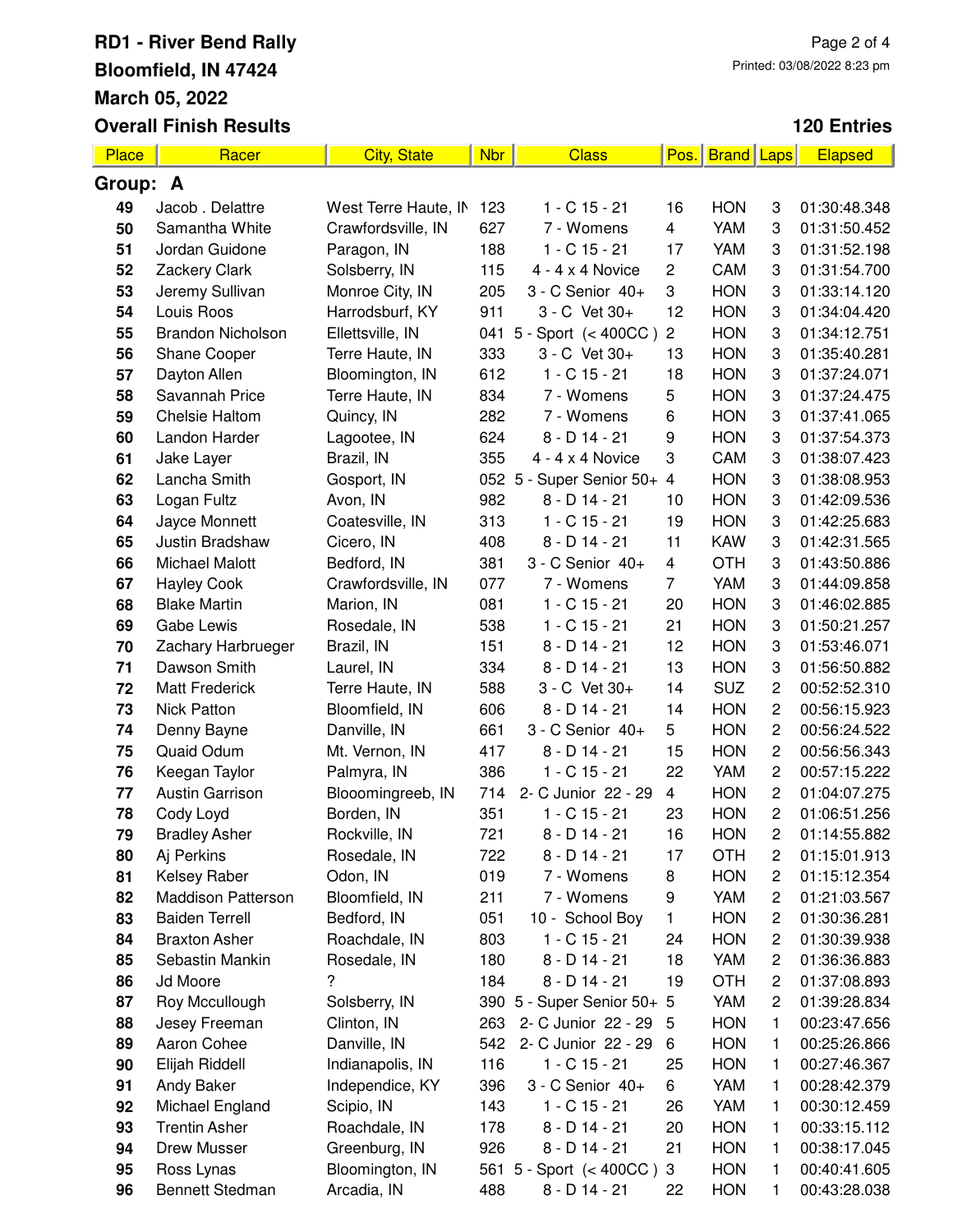| Place      | Racer                | <b>City, State</b> | <b>Nbr</b> | <b>Class</b>                | Pos.       | <b>Brand Laps</b> |              | <b>Elapsed</b> |
|------------|----------------------|--------------------|------------|-----------------------------|------------|-------------------|--------------|----------------|
| Group: A   |                      |                    |            |                             |            |                   |              |                |
| 97         | <b>Faith Flaurr</b>  | Crawfordsville, IN | 424        | 7 - Womens                  | 10         | YAM               | 1.           | 00:55:13.214   |
| 98         | Noah Hudson          | Crawfordsville, IN | 828        | $1 - C$ 15 - 21             | 27         | YAM               | 1.           | 01:07:32.956   |
| <b>DNF</b> | Nash Bruner          | Ellettsville, IN   | 468        | $8 - D$ 14 - 21             | <b>DNF</b> | <b>OTH</b>        | $\mathbf{0}$ | 00:00:00.000   |
| <b>DNF</b> | Cody Crichfield      | Terre Haute, IN    | 431        | 2- C Junior 22 - 29         | <b>DNF</b> | <b>SUZ</b>        | $\mathbf{0}$ | 00:00:00.000   |
| <b>DNF</b> | Jeremy Fredrickson   | Tipton, IN         | 322        | $3 - C$ Vet $30 +$          | <b>DNF</b> | <b>HON</b>        | $\mathbf{0}$ | 00:00:00.000   |
| <b>DNF</b> | <b>Jared Graves</b>  | Springhill, IN     |            | 675 $5 -$ Sport $(< 400CC)$ | <b>DNF</b> | <b>HON</b>        | $\mathbf{0}$ | 00:00:00.000   |
| <b>DNF</b> | Aj Hall              | Darlington, IN     | 518        | $1 - C$ 15 - 21             | <b>DNF</b> | <b>HON</b>        | $\mathbf{0}$ | 00:00:00.000   |
| <b>DNF</b> | Mason Haltom         | Rosedale, IN       | 425        | $1 - C$ 15 - 21             | <b>DNF</b> | <b>HON</b>        | $\mathbf{0}$ | 00:00:00.000   |
| <b>DNF</b> | <b>Casey Martin</b>  | Clinton, IN        | 017        | 7 - Womens                  | <b>DNF</b> | <b>SUZ</b>        | $\mathbf{0}$ | 00:00:00.000   |
| <b>DNF</b> | <b>Brody Stedman</b> | Arcadia, IN        | 388        | $1 - C$ 15 - 21             | <b>DNF</b> | <b>HON</b>        | $\Omega$     | 00:00:00.000   |
| <b>DNF</b> | <b>Cole Stettler</b> | Greenwood, IN      | 436        | $9 - D 22 +$                | $\Omega$   | <b>OTH</b>        | $\mathbf{0}$ | 00:00:00.000   |
| <b>DNF</b> | <b>Brent Tindall</b> | Owenssboro, KY     | 910        | $4 - 4 \times 4$ Novice     | <b>DNF</b> | CAM               | $\Omega$     | 00:00:00.000   |